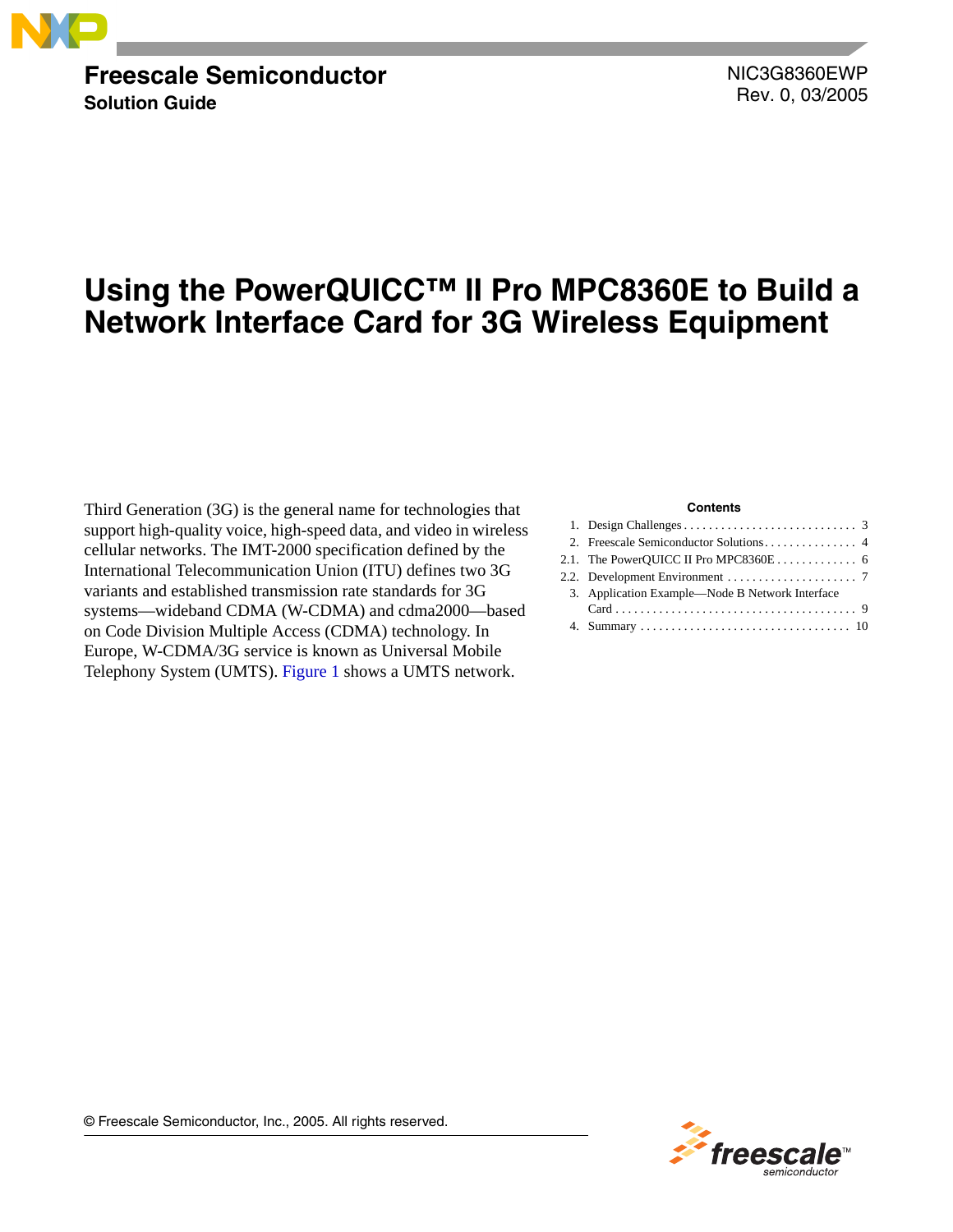



**Figure 1. Overview of 3G UMTS Network**

<span id="page-1-0"></span>The UMTS Terrestrial Radio Access Network (UTRAN) includes the Radio Network Controller (RNC), the 3G Base stations (Node Bs), and the air interface (Tower) to the mobile equipment (ME). [Table 1](#page-1-1) describes UMTS network elements and interfaces.

<span id="page-1-1"></span>

| <b>Function</b>              | <b>Definition</b>                                                                                                                                                                            |  |  |  |  |
|------------------------------|----------------------------------------------------------------------------------------------------------------------------------------------------------------------------------------------|--|--|--|--|
| <b>MSC</b>                   | Mobile Switching Centre (MSC) including the Visitor location register (VLR) is a switch that serves the Mobile<br>Equipment (ME) in its current location for Circuit Switched (CS) services. |  |  |  |  |
| <b>GMSC</b>                  | Gateway MSC (GMSC) is the switch at the point where the UMTS network is connected to the external CS<br>network.                                                                             |  |  |  |  |
| <b>MGW</b>                   | The MSC and GMSC handle control functionality, but user data goes through the Media Gateway (MGW), which<br>performs the actual switching for user data and network interworking processing  |  |  |  |  |
| <b>SGSN</b>                  | Serving GPRS Support Node (SGSN), which covers functions similar to the MSC for packet data, including VLR<br>type functionality                                                             |  |  |  |  |
| GGSN                         | Gateway GPRS Support Node (GGSN) connects the Packet-Switched (PS) core network to other networks<br>such as the Internet.                                                                   |  |  |  |  |
| Node B                       | A 3G Base station (Node B) handles radio channels, including the multiplexing/demultiplexing of user voice and<br>data information.                                                          |  |  |  |  |
| <b>RNC</b>                   | The Radio Network Controller (RNC) is responsible for controlling and managing the multiple base stations<br>(Node Bs) including the utilization of radio network services.                  |  |  |  |  |
| <b>3G Network Interfaces</b> |                                                                                                                                                                                              |  |  |  |  |
| Uu                           | Interface between the UMTS Terrestrial Radio Access Network (UTRAN) and the ME includes for example<br>phones, laptops and PDAs.                                                             |  |  |  |  |
| lub                          | Interface between the NodeBs and the RNCs. Typically multiple T1/E1 links from each NodeB aggregated to<br>one or several ATM STM-1 (OC-3) links or one STM-4 link.                          |  |  |  |  |

### **Table 1. Network Functions**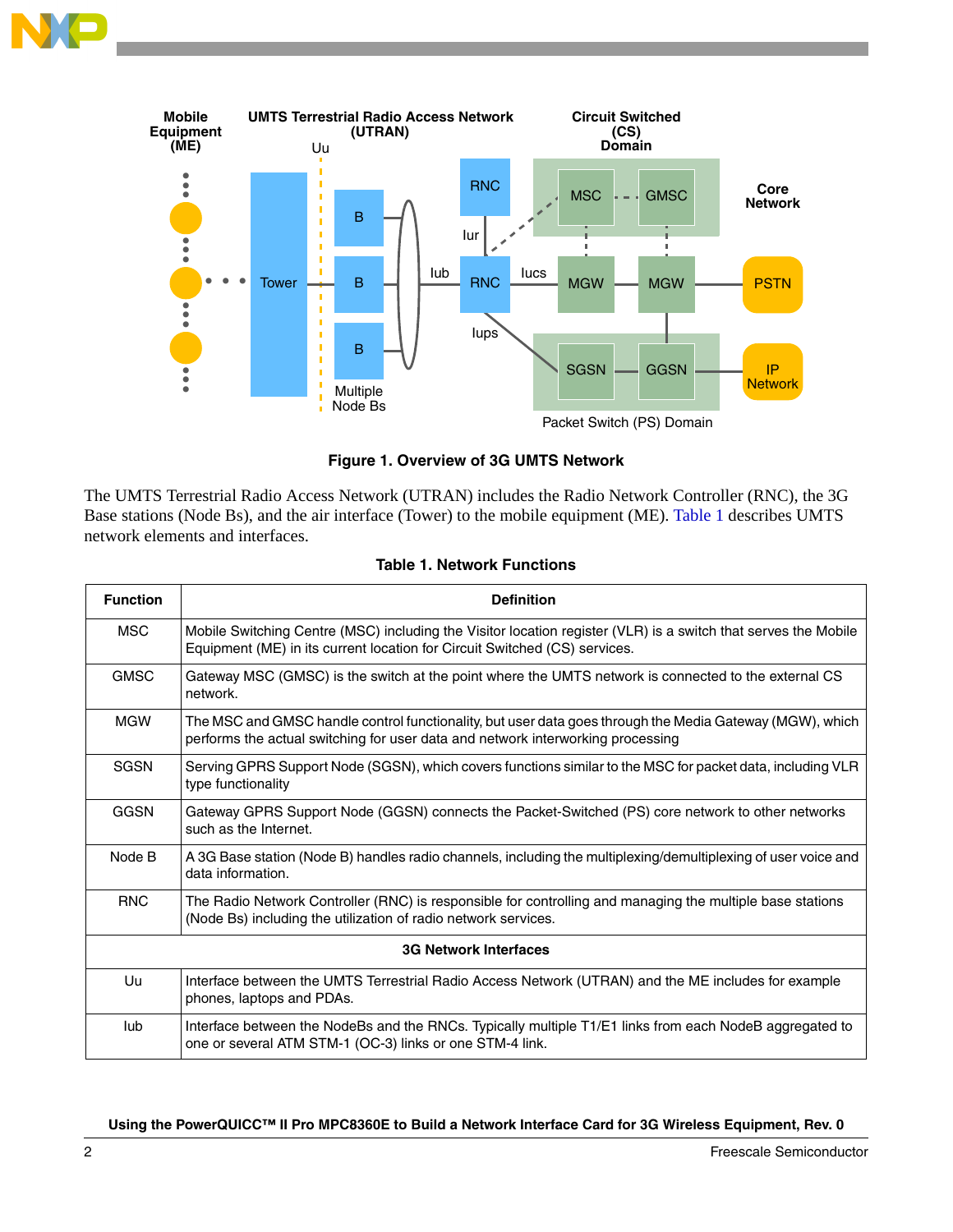

| <b>Table 1. Network Functions (continued)</b> |  |
|-----------------------------------------------|--|
|-----------------------------------------------|--|

| <b>Function</b> | <b>Definition</b>                                                                                                                               |
|-----------------|-------------------------------------------------------------------------------------------------------------------------------------------------|
| lur             | Interface between the RNCs for soft handover. Usually implemented on one or several ATM STM-1 (OC-3) links<br>or one STM-4 (OC-12) link.        |
| lucs            | Core network interface between the RNCs and circuit-switched voice network. Usually implemented on a<br>STM-4 (OC-12) link or an Ethernet link. |
| lups            | Core network interface between the RNCs and packet-switched data network. Usually implemented on a<br>STM-4 (OC-12) link or an Ethernet link.   |

# <span id="page-2-0"></span>**1 Design Challenges**

With the potential to offer multiple revenue streams from a single IP packet network, the triple play of voice, video, and data is the goal of every telecom operator. To meet the needs of end-users in today's 3G markets, equipment manufacturers must provide an extensive range of cost-effective integrated voice and high-speed data services. In addition to cost effectiveness, flexibility and future proofing are crucial considerations because, although the network will eventually rely completely on IP (Internet Protocol) communication links, ATM will be the dominant transmission standard for the foreseeable future. Therefore, today's equipment must inter-operate between circuit and packet-switched networks and between many standards and protocols.

The network interface card (NIC) in 3G Wireless Base Stations (also referred to as NodeBs) carry voice and data from the end user equipment over T1/E1 links to the Radio Network Controller (RNC) bundled through the Inverse Multiplexing over ATM (IMA) protocol, which transports higher bandwidth traffic over multiple lower bandwidth links. Using ATM as the transport technology, these links will migrate to higher data rates, such as OC-3/STM-1 (to aggregate the traffic of multiple Node Bs), with ATM Adaptation Layers to carry voice (AAL2), data (AAL5), and signaling (AAL1) traffic to a GSM Base Station.

Due to the increasing popularity of IP technology and IP networks, Release 5 of the 3GPP specification adds a secondary option to the Transport Network Layer (TNL) using IP. The TNL links network equipment in the UTRAN. User data can now be conveyed over UDP/IP in the Iur and Iub interfaces, in addition to the AAL2/ATM option. With the use of IPv6 mandatory and IPv4 optional, different header compression techniques are important. For example, each IPv6 header is 128 bits long so compression of these headers is required to improve bandwidth usage on narrowband links such as E1/T1.

For a Node B that is compliant with 3GPP Release 5, MLPPP and Ethernet are generally used for low bandwidth interfaces. For high bandwidth interfaces, where the traffic for multiple Node Bs is aggregated, 1 or 2 STM-1 interfaces or Gigabit Ethernet are more appropriate.

ATM remains the switching layer predominantly used on the UTOPIA back plane, but alternative back plane concepts, such as Ethernet, are under consideration for future IP-ready solutions. When adding IP networking capability to an existing ATM based Node B, interworking capability should be added between the IP based network and the legacy ATM back plane. With an ATM network and an Ethernet back plane compliant with the Open Base Station Architecture Initiative (OBSAI), interworking is also required. OBSAI is an open forum started by Hyundai Syscomm, LG Electronics, Nokia, Samsung Electronics and ZTE Corporation in 2002 with the goal of creating an open market or common architecture for a base station transceiver system (BTS) with four components—transport, base band, RF, and control modules. This interworking occurs on the UDP level because OBSAI specifies the base band module to be UDP/IP/Ethernet-based.

In the migration to a complete IP packet-based Iub interface and Node B architecture, telecom operators must move quickly to a cost-effective Ethernet-based network. To do this without redesigning existing Node Bs and RNC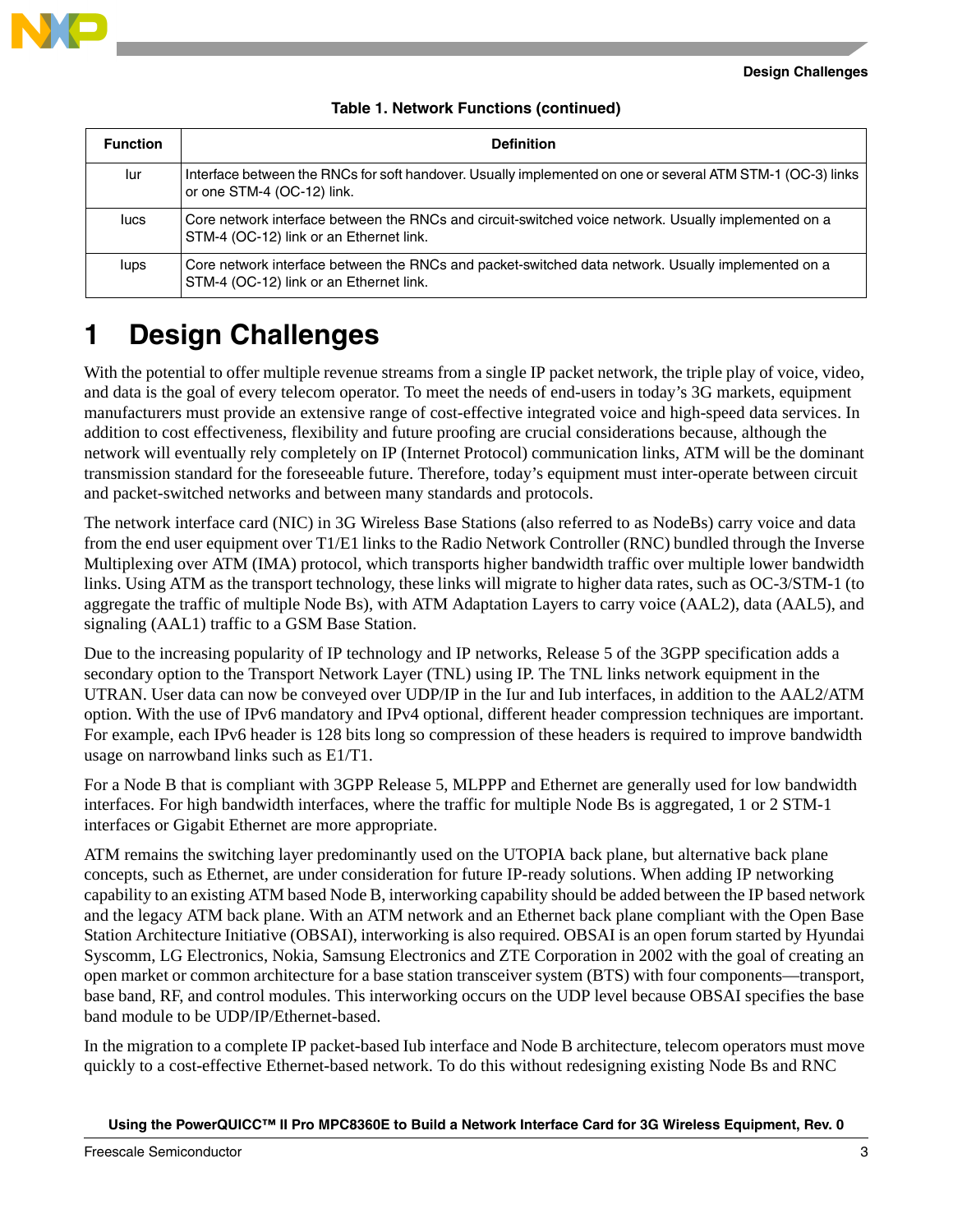

equipment, equipment vendors may complement their systems with emerging technologies and protocols, such as PWE3 (Pseudo Wire Emulation Edge-to-Edge as defined by the IETF) which allows the transport of ATM and/or TDM data over a packet network.

As you can see, a variety of physical implementations for the Iub and Iur interfaces and the backplane are required. This makes a flexible and programmable solution for the network interface highly desirable.

Specific design challenges for Network Interface Cards include:

- Support for the increasing number of different network interfaces and speeds required, ranging from channelized T1/E1 lines through OC-12 SONET and Gigabit Ethernet interfaces
- Scalability from Pico to Macro solutions, including aggregation
- Support for the convergence of ATM and IP packet networks by adapting to different protocols used including: ATM (AAL2, AAL5) VLAN, RTP, PPP, ML/MC-PPP, PPP Mux, IP header compression, Routing, Diffserv, IPSec and QoS
- Management of quality of service (QoS) to ensure prioritization of latency sensitive traffic, such as voice
- Flexibility to add new features and functions through in-field software upgrades as market demands dictate

In this environment, wireless equipment manufacturers face the complex challenge of adding more flexibility and processing power to line cards without inflating system cost or exceeding the power budget.

# <span id="page-3-0"></span>**2 Freescale Semiconductor Solutions**

The competitive 3G wireless market necessitates highly integrated, cost-effective and scalable system solutions. With these system requirements in mind, Freescale is pleased to introduce the latest addition to its popular PowerQUICC family of microprocessors—the PowerQUICC II Pro MPC8360E.

The MPC8360E incorporates the e300, 603e core which includes 32 KBytes of L1 instruction and data caches, 32-bit PCI bridge, four DMA channels, USB support, dual 32-bit DDR memory controller, a double precision floating point unit and on-board memory management units. A block diagram of the MPC8360E is shown in [Figure 2.](#page-4-0)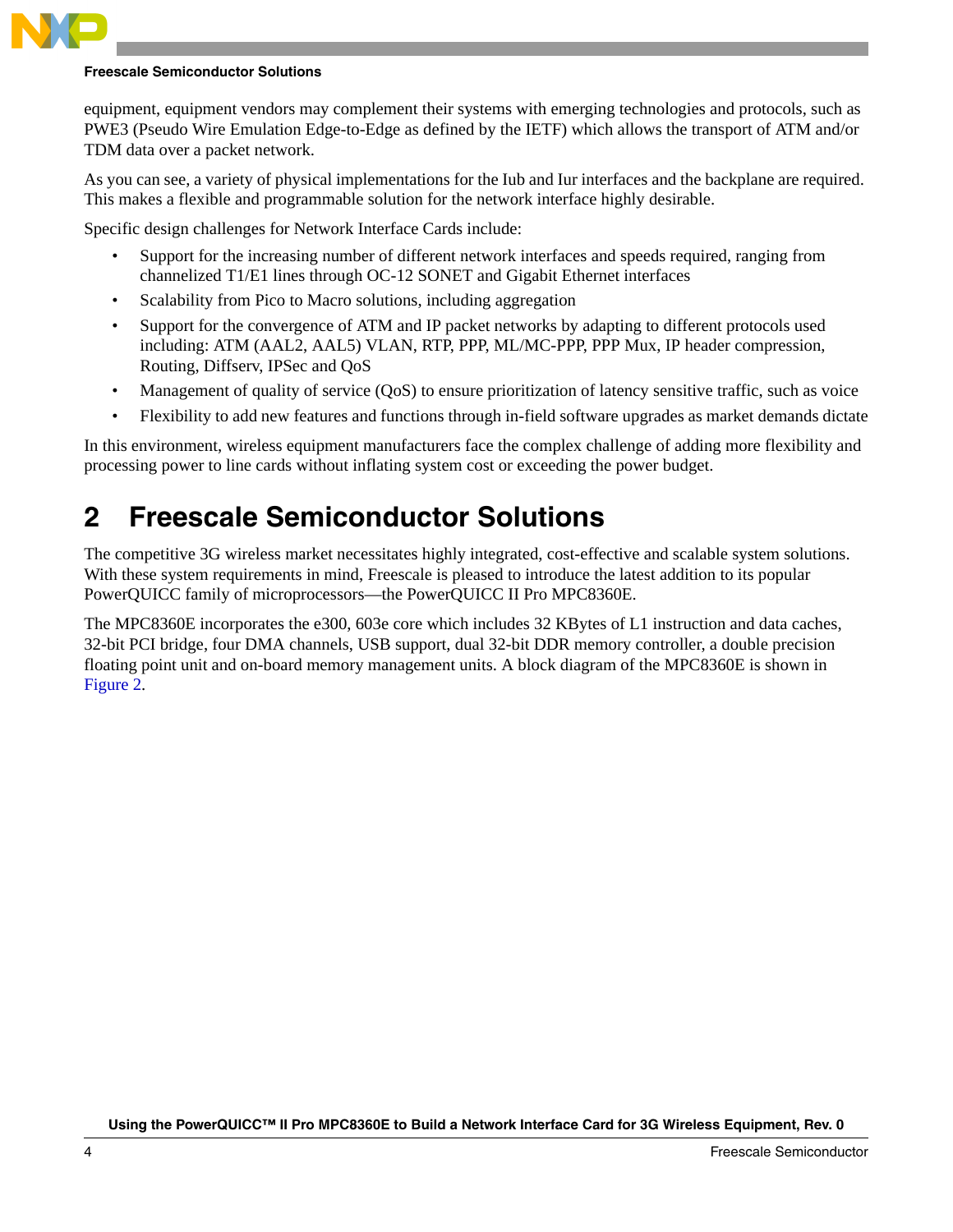



**Figure 2. MPC8360E Block Diagram**

<span id="page-4-0"></span>A new communications complex—the QUICC Engine™—forms the heart of the networking capability of the MPC8360E. The QUICC Engine contains several peripheral controllers and integrates two 32-bit RISC controllers. Each RISC controller can control multiple peripherals and work together to provide increased aggregated system bandwidth for higher throughput applications. Protocol support is provided by the main workhorses of the device—the unified communication controllers (UCCs) and multi-channel communication controller (MCC).

Each of the eight UCCs can support a variety of communication protocols: 10/100/1000 Mbps Ethernet through a Media-Independent Interface, ATM / POS PHY support up to OC-12 speeds, Serial ATM, Multi-PHY ATM, HDLC, UART, Multi-Link/Class PPP, BISYNC and 64 TDM channels. Each MCC is capable of supporting up to 256 TDM channels in either transparent or HDLC channel modes and multiplexing almost any combination of sub-groups into a single or multiple TDM stream. Inverse Multiplexing over ATM is supported and allows ATM traffic to be distributed across multiple E1/T1 circuits. This allows service providers to lease the exact bandwidth that subscriber's request.

In addition, the QUICC Engine can also support two UTOPIA level 2 or two POS interfaces, each interface capable of supporting 124 Multi-PHY, or up to two, 128 Multi-PHY interfaces using extended address mode. The QUICC Engine also features an integrated 8-port, L2 Ethernet switch which can provide 4 priority levels on each port,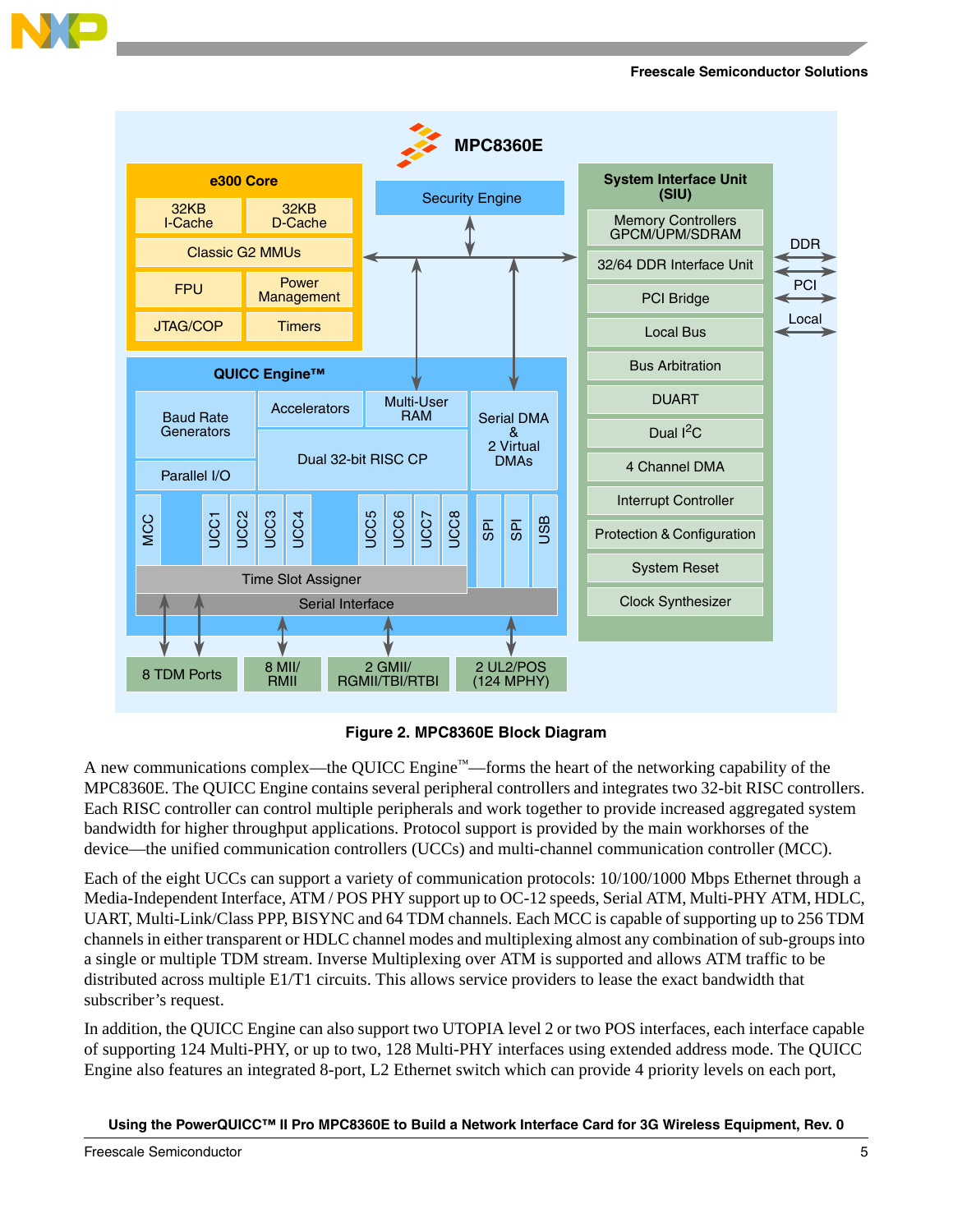

VLAN functionality, IGMP snooping, network auto-negotiation function, store-and-forward switching and packet-error filtering. Enhanced inter-working features within the QUICC Engine helps offload the main CPU. The QUICC Engine can provide ATM-to-ATM switching, Ethernet to ATM switching with L3 / L4 support and PPP interworking.

The MPC8360E's security engine allows CPU-intensive cryptographic operations to be offloaded from the main CPU core. The security-processing accelerator provides hardware acceleration for the DES, 3DES, AES, SHA-1, MD-5, and ARC-4 algorithms. It includes a public key accelerator and an on-chip random number generator.

In summary, the MPC8360E provides vendors with a highly integrated, fully programmable communications processor that allows reuse of existing legacy PowerQUICC II and III software drivers and microcode packages. This helps ensure that a low cost system solution can be quickly developed and will offer flexibility to accommodate new standards and evolving system requirements.

# <span id="page-5-0"></span>**2.1 The PowerQUICC II Pro MPC8360E**

The PowerQUICC II Pro MPC8360E is a high performance, highly integrated communication processor solution that offers the following.

## **2.1.1 MPC8360E Features**

- High-performance, low power  $\leq 5W$  typical power dissipation), and cost-effective communications processor
- The MPC8360E QUICC Engine offers a future proof solution for next generation designs by supporting programmable protocol termination, network interface termination, and interworking features to meet evolving protocol standards
- Single platform architecture supports the convergence of IP packet networks and ATM networks, including interworking between these networks
- Simplified network interface card design with a cost-effective single chip data plane/control plane solution for ATM or IP packet processing (or both). This reduced component count, board power consumption and board real estate.
- Universal network interface card design for multiple applications, which lowers costs and reduces time-to-market
- Built-in proprietary, hardware accelerators that accelerate data plane traffic, such as interworking, and control plane packet snooping, such as IGMP, VLAN tagging, DHCP, and so on
- DDR memory controller—one 64-bit or 2x32-bit interfaces that split data and control plane traffic at up to 333 MHz
- e300 PowerPC core (enhanced version of 603e core with 32K bytes of Level 1 Instruction and 32K bytes of Level 1 Data caches)
- 32-bit PCI interface
- 32-bit Local Bus interface
- USB
- Integrated 8-port L2 Ethernet switch
	- 8 connection ports of 10/100 Mbps MII/RMII & one CPU internal port
	- Each port supports four priority levels
	- Priority levels used with VLAN tags or IP TOS field to implement QoS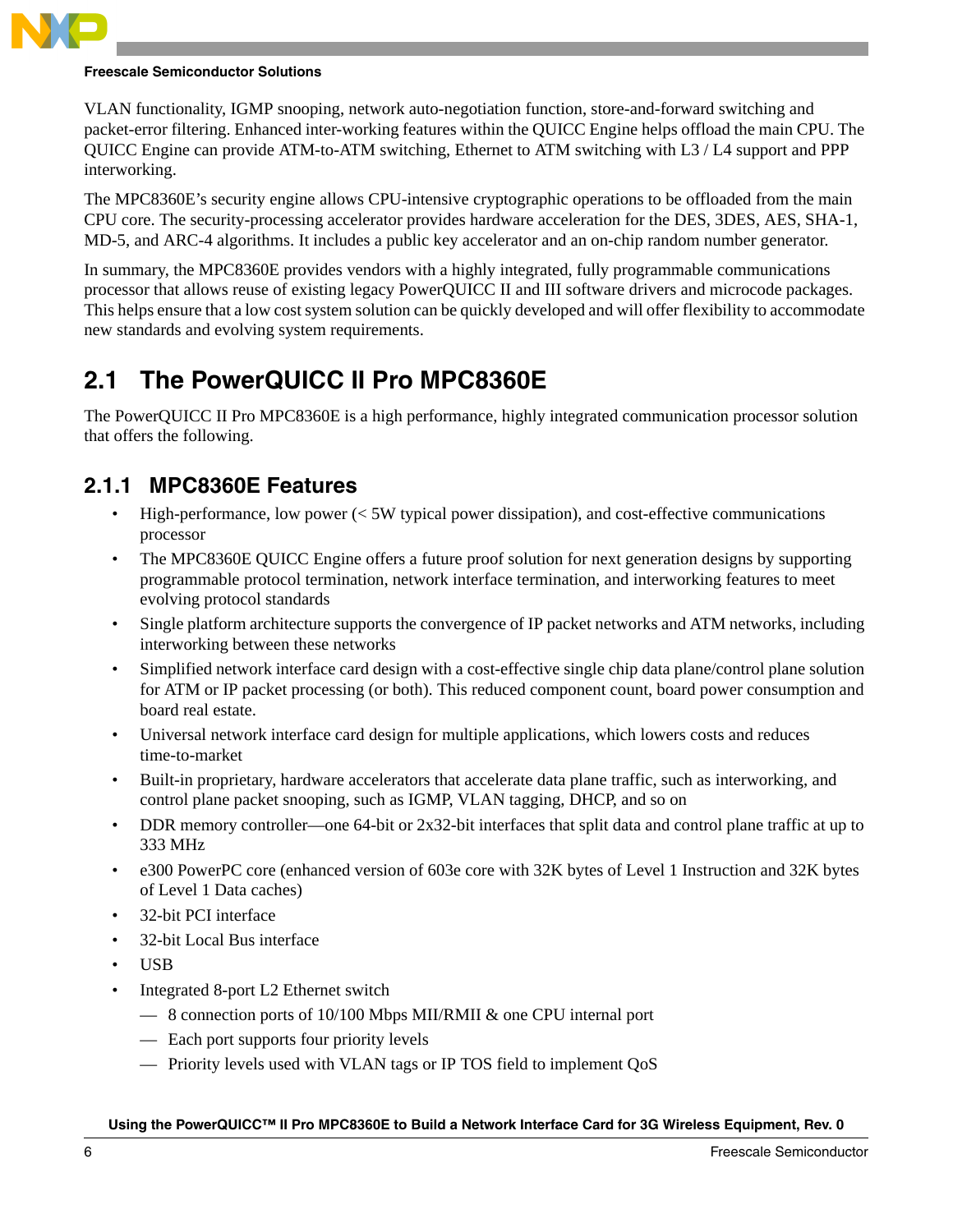

- QoS types of traffic, such as voice, video, and data
- Security engine provides termination or encrypted plane traffic
- High degree of software compatibility with previous-generation PowerQUICC<sup>™</sup> processor-based designs for backward compatibility and easier software migration
- Seamless connection to PowerQUICC III family devices for increased control (CPU) application processing requirements

## **2.1.1.1 Protocols**

- ATM SAR up to 622Mbps (OC-12) full duplex, with ATM traffic shaping (ATF TM4.1) for up to 64K ATM connections
- Support for ATM AAL1 structured and unstructured Circuit Emulation Service (CES 2.0)
- Support for IMA and ATM Transmission Convergence sub-layer
- ATM OAM handling features compatible with ITU-T I.610
- PPP, Multi-Link (ML-PPP), Multi-Class (MC-PPP) and PPP mux in accordance with the following RFCs: 1661, 1662, 1990, 2686 and 3153
- IP termination support for IPv4 and IPv6 packets including TOS, TTL and header checksum processing
- L2 Ethernet switching using MAC address or IEEE 802.1P/Q VLAN tags
- Support for ATM (AAL2/AAL5) to Ethernet (IP) Interworking
- Extensive support for ATM statistics and Ethernet RMON/MIB statistics.
- Support for 256 channels or HDLC/Transparent or 128 channels of SS#7

## **2.1.1.2 Serial Interfaces**

- Support for two UL2 / POS-PHY interfaces with 124 Multi-PHY addresses each.
- Support for two 1000Mbps Ethernet interfaces using GMII or RGMII, TBI, RTBI.
- Support for up to eight 10/100Mbps Ethernet interfaces using MII or RMII
- Support for up to eight  $T1 / E1 / J1 / E3$  or DS-3 serial interfaces
- Support for dual UART, I<sup>2</sup>C and SPI interfaces.

System scalability is also made available through the number of UCCs and MCCs. The initial implementation offers eight UCCs and one MCC, however as a result of the system-on-a-chip design methodology used for the QUICC Engine, these numbers can be scaled to support an optimized mix of communications channels. The flexible architecture of the QUICC Engine allows customers to customize their own application protocol and filtering requirements, allowing Freescale to add more RISC engines and/or UCCs on future family derivatives.

# <span id="page-6-0"></span>**2.2 Development Environment**

Development tools, hardware platforms, software building blocks and application-specific software solutions are available from Freescale and our Freescale Alliance Program, including third party protocol and signaling stack suppliers, real time operating systems support and a variety of applications software support. All of this builds upon the existing industry standard PowerQUICC family support program.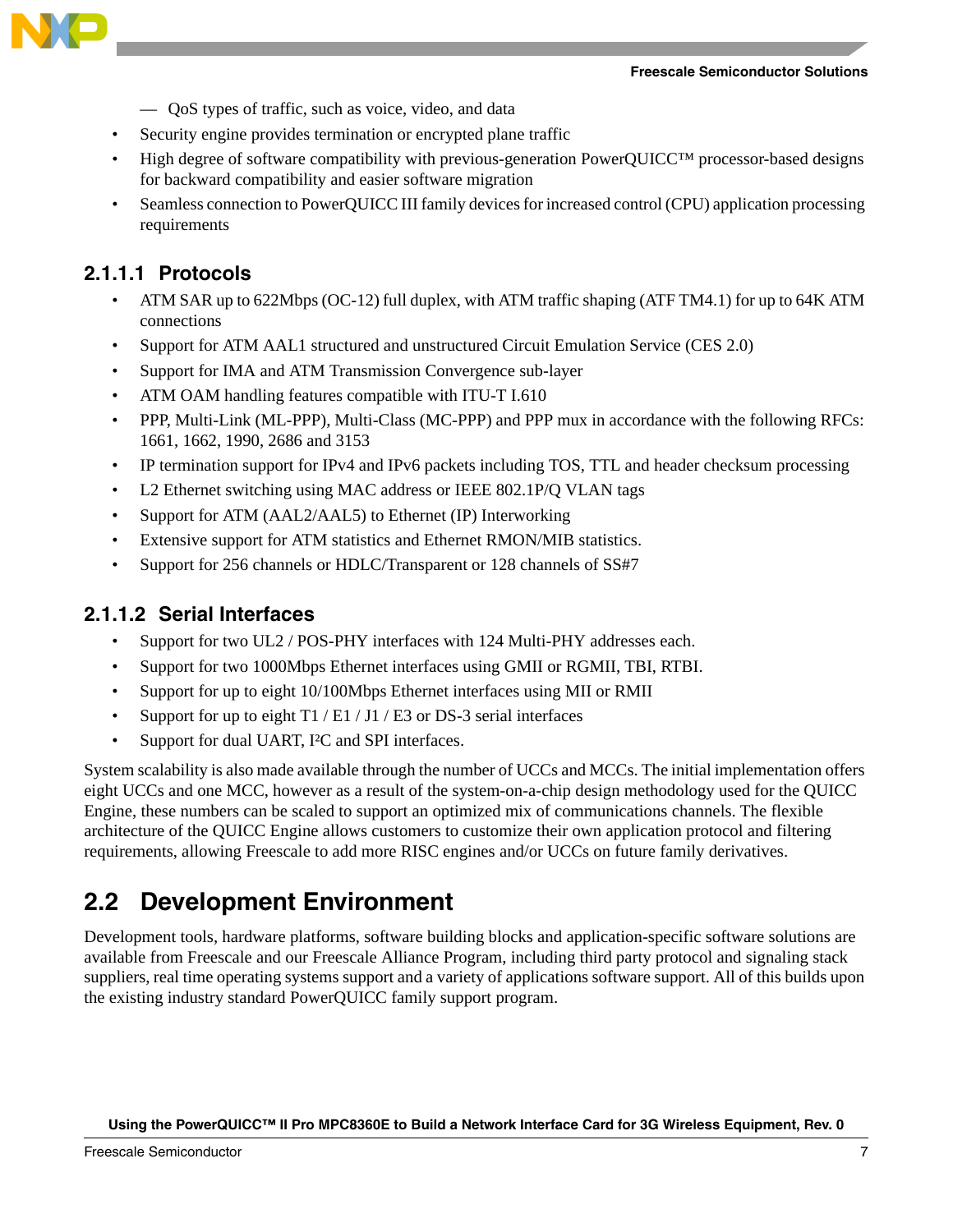

## **2.2.1 Software Development Tools**

To simplify and accelerate the development process, Freescale will provide a user-friendly, integrated development environment (IDE), which includes a compiler, instruction set simulator and debugger for the e300 PowerPC core.

# **2.2.2 Application Development System (ADS)**

Freescale provides an ADS board as a reference platform and programming development environment for the MPC8360E with a complete Linux Board Support Package. The ADS board will support on-board DDR SDRAM memory, a PCI interface, and a debug port and can be configured with optional daughter cards supporting protocols such as OC-3 or OC-12 ATM,  $8xT1/E1$  and Ethernet (10/100/1000Base T).

Also available is a complete development system based around the AdvancedTCA (ATCA) form factor chassis with a choice of AMC cards that can be operate stand alone, or as modular inserts into the main processor baseboard. This allows maximum flexibility for prototyping wireless network interface, control and base band applications using Freescale silicon solutions.

# **2.2.3 Modular Software Building Blocks**

The QUICC Engine will be supported by a complete set of configurable device API drivers and initialization software. [Figure 3](#page-7-0) shows the wealth of software protocols that the QUICC Engine with the e300 PowerPC™ core is able to provide.



<span id="page-7-0"></span>**Figure 3. Software Protocol Support for the QUICC Engine**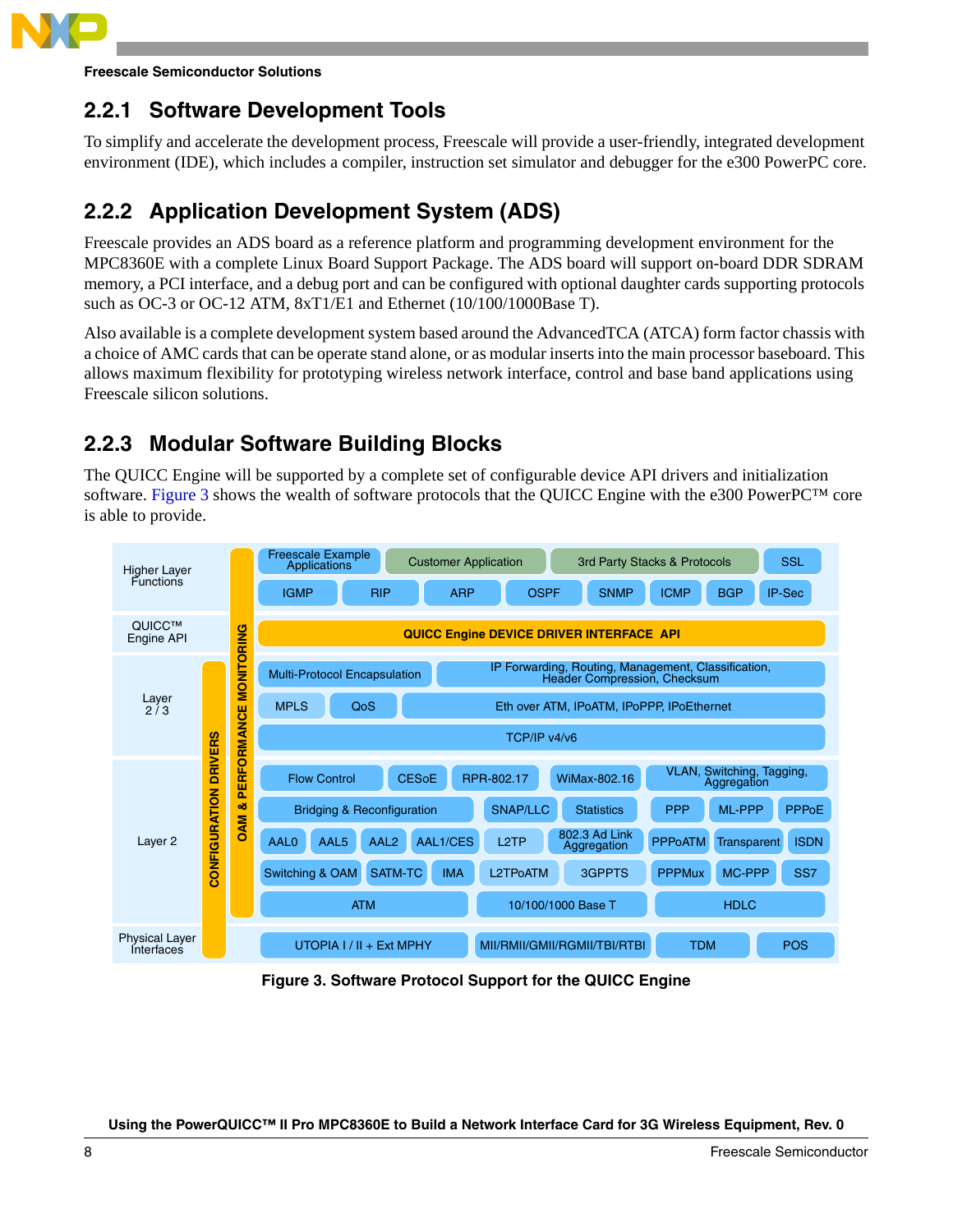

# <span id="page-8-0"></span>**3 Application Example—Node B Network Interface Card**

The MPC8360E's internal features and protocol support allow a wide range of network solutions to be developed. [Figure 4](#page-8-1) illustrates how easily a typical Node B Network Interface Card application created with the MPC8360E.

In this application the MPC8360E provides all of the processing, protocol and interworking functions required to implement the Node B Network Interface card. The QUICC Engine is used to carry voice, data and video using ATM or IP over eight T1 /E1 TDM links bundled with IMA or MLPPP terminated protocols between the Node Bs and the RNC. In addition, one of the UCCs in the QUICC Engine could be used to support either a Gigabit Ethernet (GMII) or ATM (Utopia 8/16bit) interface to a back plane in the Node B. Another UCC could be used to implement an STM-1 / OC-3 (AAL5 and AAL2) link to the network (RNC). The unused UCCs can be configured as serial (UART) or Ethernet (MII) for debug and control.



**Figure 4. NodeB Network Interface Card Using the MPC8360E**

<span id="page-8-1"></span>In this application, the MPC8360E's QUICC Engine uses interworking to offload the e300 CPU and accelerate data plane functions, including mapping of ATM ports based on the VPI/VCI/CID to IP/UDP ports based on the MAC addresses.

The main system memory is provided by a dual 32-bit DDR SDRAM controller, which allows extremely efficient partitioning of system parameters and data. One 32-bit DDR memory can be used for control plane processing (code/data) and the other can be used for data plane processing (data). The 32-bit DDR SDRAM controllers can also be combined into a single 64-bit DDR SDRAM controller. The local bus can be used for optional SDRAM or on-board FLASH EPROM.

In this example, the MPC8360E can support an Ethernet connection or local bus connection to a DSP farm on the base band module. Options include the MSC81xx DSPs based on StarCore technology, which supports an Ethernet interface. The MSC8122 takes advantage of the scalable Starcore® architecture to provide a "DSP-farm-on-a-chip"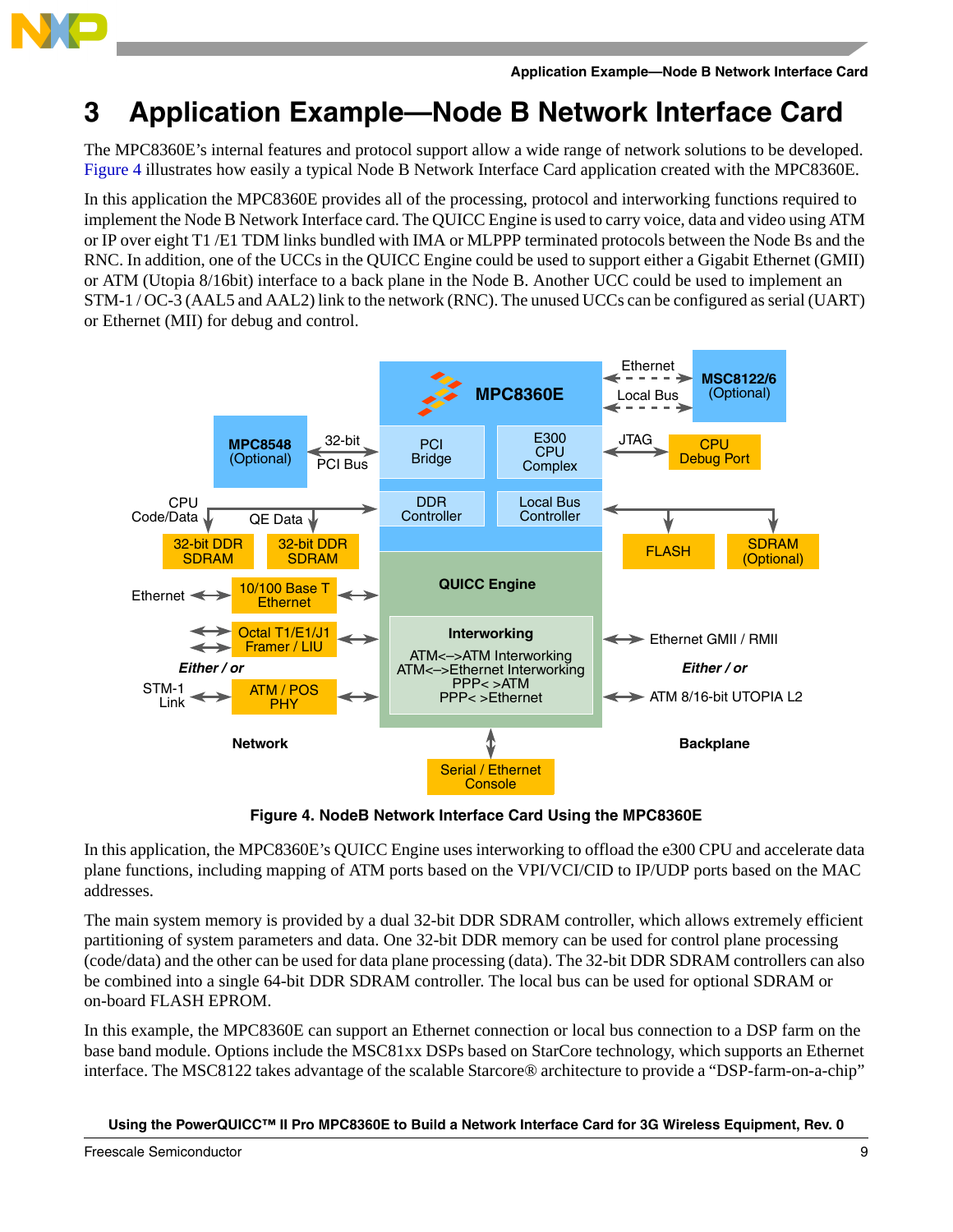

### **Summary**

level of performance integration. Using the latest process technologies for low core voltage and low power dissipation, the quad-core MSC8122 can deliver up to 8000 DSP MMACS performance at up to 500MHz, yielding a performance equal to 2.0GHz.

The PCI bus on the MPC8360E can be used to interface to an MPC8548 PowerQUICC III if additional CPU processing power is required. The MPC8548 supports an e500 PowerPC core up to 1.33GHz with 32Kbytes of L1 instruction cache, 32Kbytes of L1 data cache, and 512Kbytes of L2 cache/SRAM. The CPU in the MPC8360E provides more than 1200 MIPS of processing performance. When combined with the parallel communication capability of the QUICC Engine, this will be sufficient in many cases.

# <span id="page-9-0"></span>**4 Summary**

The PowerQUICC II Pro MPC8360E with the new QUICC Engine is a significant step forward in performance, integration, and cost-effectiveness for a wide variety of applications. For a flexible, high performance, wireless network interface cards, the MPC8360E offers a comprehensive feature set that enables cost effective solutions with an unrivalled level of versatility to evolve as standards and the system requirements change.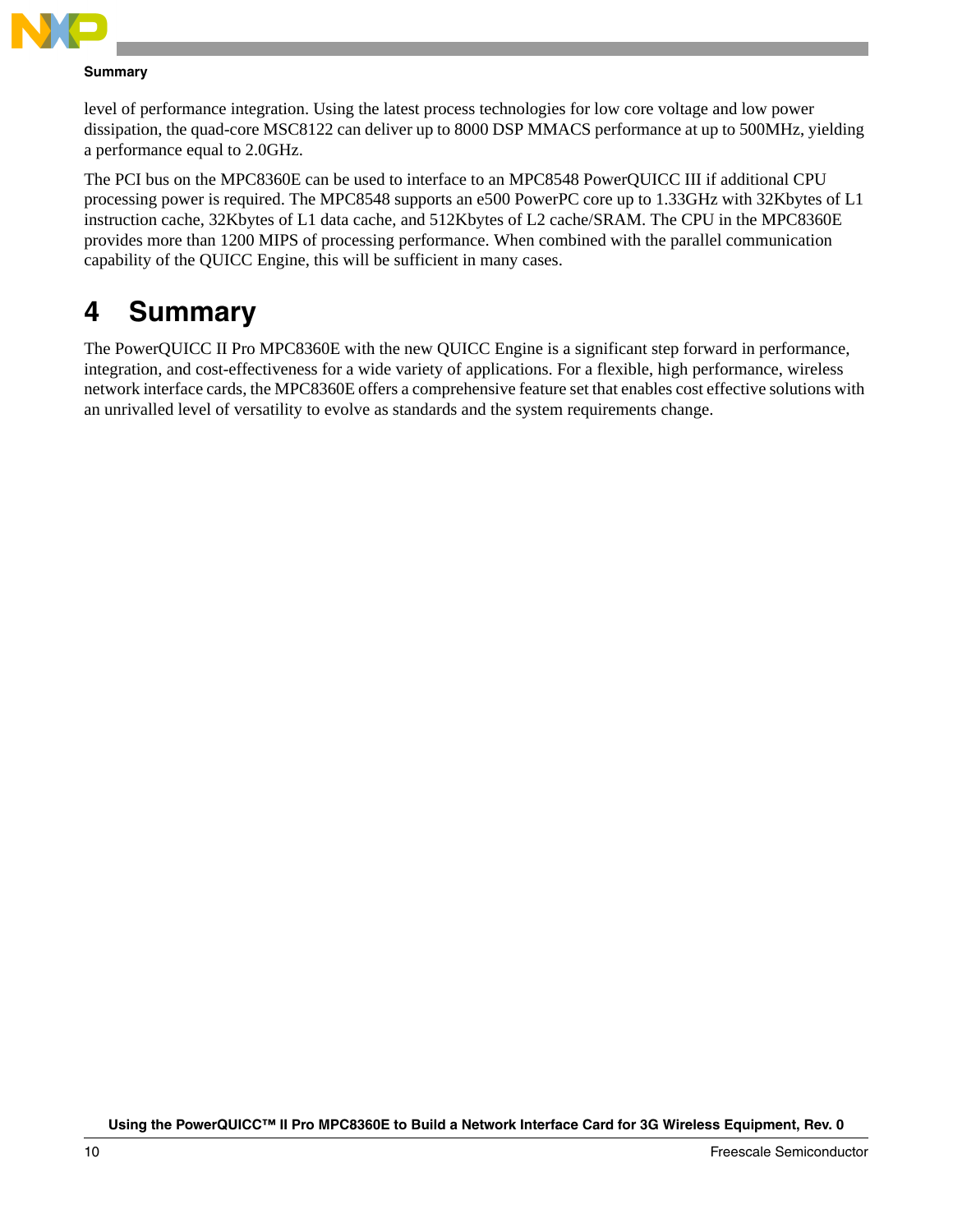

### **Summary**

## **THIS PAGE INTENTIONALLY LEFT BLANK**